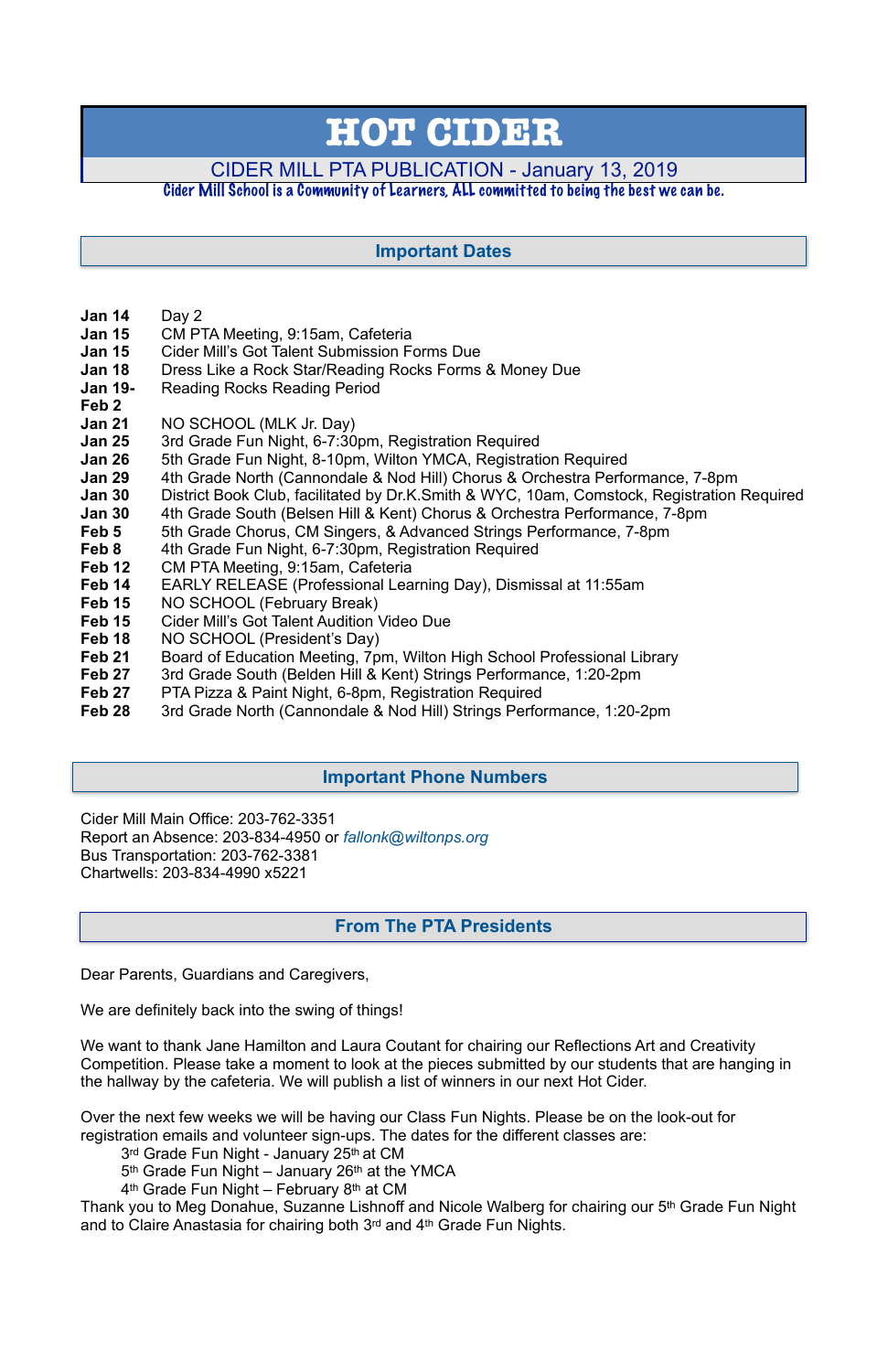Cider Mill's Got Talent is fast approaching their submission deadline. All video submissions must be in by January 15<sup>th</sup>. All information about CMGT was sent out again in an email on Friday, January 11th. Please send any questions to [CiderMillgt@gmail.com.](mailto:CiderMillgt@gmail.com)

Finally, we are having our January meeting this Tuesday, January 15th at 9:15 in the cafeteria. Our February meeting will be on February 12th and we will Officer Diane MacLean as our guest presenter. She will discuss her role at CM and in the school system and will answer any questions you have for her about school safety or related topics.

Thank you again for all of your support!

Amanda Patania & Carolyn Lyon PTA Co-Presidents

# **Budget Spotlight**

The Superintendent presented his proposed 2019-2020 school budget to the BoE on Thursday night. The public presentation of the school budget for 2019-2020 will be on January 24<sup>th</sup> at 7pm at Middlebrook in the auditorium. The BoE/BoF Budget Hearing will be on March 25<sup>th</sup> at 7:30pm at Middlebrook in the auditorium. All other specific information and other meeting dates can be found on the BoE website.

# **Cider Mill's Got Talent ~ Submission Forms Due January 15th!**

Cider Mill's Got Talent is Coming April 26! Does your child like to showcase their talent? Music. Dancing? Juggling? Magic? Fill out the form at [https://goo.gl/forms/7HcuCG1bs2wF5gWH2](http://track.spe.schoolmessenger.com/f/a/wAatnyBAjmGyPfBrXCqU2g~~/AAAAAQA~/RgReGm4rP0QmaHR0cHM6Ly9nb28uZ2wvZm9ybXMvN0hjdUNHMWJzMndGNWdXSDJXB3NjaG9vbG1CCgAAqzo5XGFWcdRSG2NsYXJpc3NhY2FubmF2aW5vQHlhaG9vLmNvbVgEAAAAAQ~~) by Jan 15th (video submissions for all forms filled out will be due Feb 15th). No exceptions to submission date will be made!

Date of show: April 26th, 2019 6:00pm-8:30pmRequired Rehearsals: April 24th 4:30pm-8:00pm and April 25th 4:30pm-8:00pm (divided in sections, but please save both dates and times). If you have any questions email the team at [cidermillgt@gmail.com](mailto:cidermillgt@gmail.com)

For the night to be a success we need lots of volunteers! If you are interested please email [claire.anastasia@gmail.com](mailto:claire.anastasia@gmail.com) or sign-up at [https://www.signupgenius.com/go/10c0949a4aa2ea3f85](https://www.signupgenius.com/go/10c0949a4aa2ea3f85-funnight1) [funnight1](https://www.signupgenius.com/go/10c0949a4aa2ea3f85-funnight1) by January 14th. Volunteers must have completed the background check.

# **"Reading Rocks!" Pledge Forms and DRESS LIKE A ROCKSTAR DAY THIS FRIDAY!!!**

Wilton Education Foundation's (WEF's) very successful "Reading Rocks!" program is back for its 8th year! "Reading Rocks!" is a fun, non-competitive Read-A-Thon type fundraiser for students in Pre-K to 5th grades. Over the seven years of this event, "Reading Rocks!" has raised more than \$275,000 for our Wilton Public Schools!! This year, with your support, we hope to attain 100% student participation. Reading Rocks! pledge forms have been sent home with students and children may now begin setting their reading goals! **All pledges are due THIS Friday which students can celebrate by dressing up like a ROCKSTAR**!! Not only does this program help students celebrate literacy, but there are great prizes too, including an iPad\*, Kindle Fires and more!! \*win an iPad or a gift card of equivalent value to the Apple Store. For questions please contact Kiki Cross at **kcross106@gmail.com** or Jen Carvajal at [jencarv@hotmail.com](mailto:jencarv@hotmail.com). Many thanks to the Stroup family for generously sponsoring "Reading Rocks!".

# **3rd Grade Fun Night ~ January 25th**

3rd Grade Fun Night is about to happen! This year it will be on Friday, January 25th from 6:00-7:30 pm at Cider Mill in the gym. It's a free event hosted by Westchester Circus Arts who will perform as well as teach a few circus tricks. The kids will also be treated to popcorn and cotton candy! Space is limited and reserved for just the kiddos so no parents or siblings please. More information will be sent home soon.

#### **5th Grade Yearbook Ad**

Did you know every 5th grade student receives a copy of the Cider Mill 5th Grade Yearbook? This book is packed full of photographs and memories that capture the spirit of our 5th graders. The Cider Mill PTA funds the yearbook and your ads help offset the cost of producing the book. We invite you to place an ad in the 2018-2019 yearbook. Last year over 150 ads were placed. The children will treasure the words you add to this keepsake book. Please click on the link below to fill out the form and make payment.

# **School News**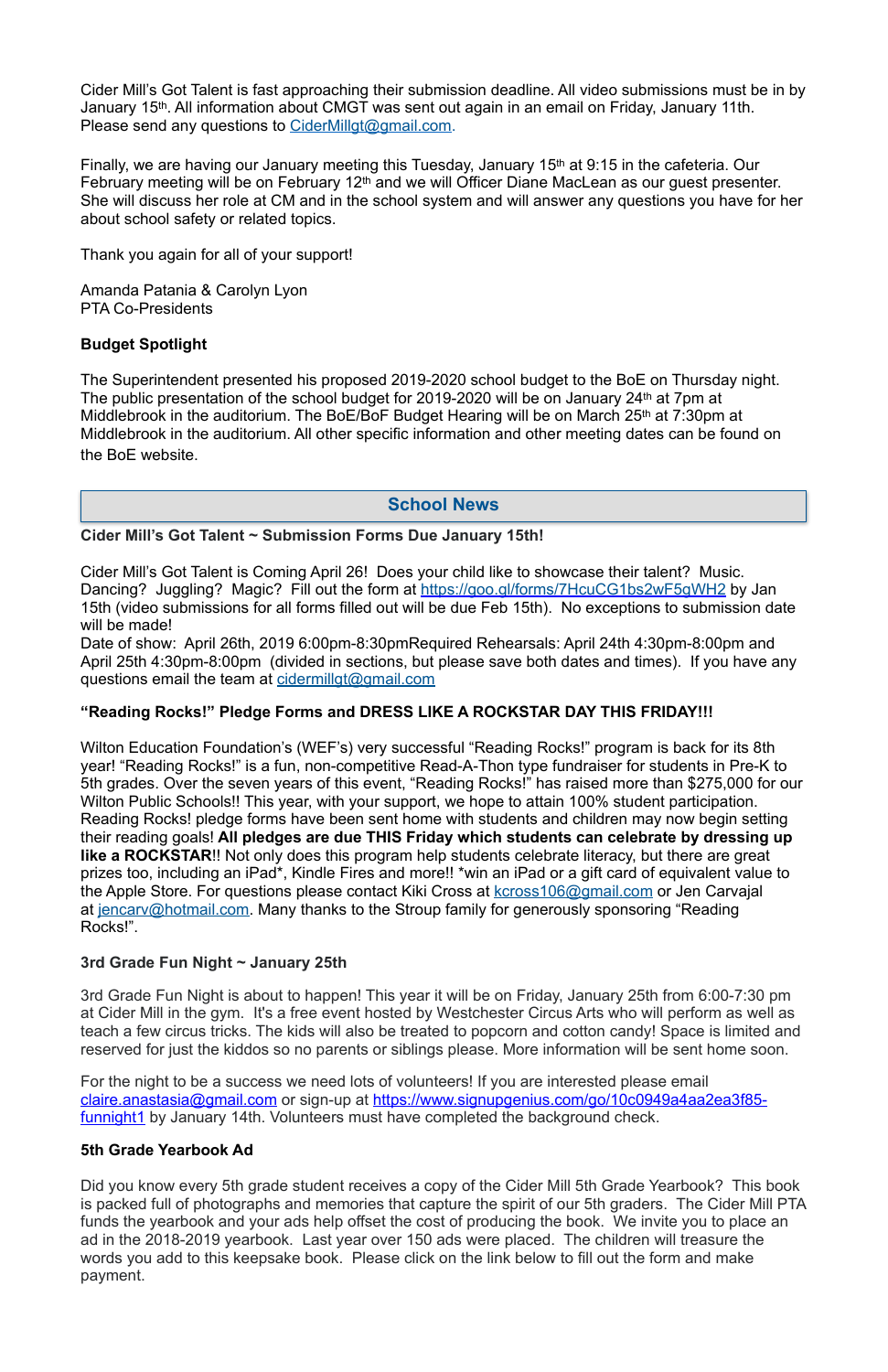# <https://goo.gl/forms/oUTfoSDcjucpsbNu1>

Thank you! 5th Grade Yearbook Committee

## **District Book club facilitated by Dr. Kevin Smith and WYC ~ Wednesday, January 30th, 10am, Comstock Community Center**

We are pleased to announce a new district-wide parent book clubs on one of our favorite books, *How to Raise an Adult: Break Free of the Overparenting Trap and Prepare Your Kid for Success*, by Julie Lythcott-Haimes. Heard about the book and been wanting to read it? Have you read it and would love to discuss? Now is your chance! Space is limited to 20 people, and registration is required. Now is the time to start reading! The discussion will be facilitated by Dr. Kevin Smith and Wilton Youth Council. Book Club is for parents with children in grade K-5th.

Free; register at **[RaiseAnAdultWiltonKto5.eventbrite.com](http://raiseanadultwiltonkto5.eventbrite.com/)** 

Sponsored by Wilton Public Schools, Wilton Youth Council, Wilton School PTA/PTSAs.

# **A Community Conversation: CHARTING THE COURSE**

Wilton Public Schools, Wilton Youth Council and Wilton Youth Services invite you to a special 3-part series to explore the purpose of education, the importance of childhood and our community's opportunity to chart the best course for our children. The series began in November with a screening of *Race to Nowhere: The Dark Side of America's Achievement Culture*. It continues with a screening of documentary *Beyond Measure: What Counts Can't Be Counted*, and concludes with a Community Conversation on February 25.

Please contact Amanda Patania, amanda patania@yahoo.com or Carolyn Lyon, [carolynlyon@optonline.net](mailto:carolynlyon@optonline.net) if interested in any of these positions.

# *Beyond Measure: What Counts Can't Be Counted*

Middlebrook School Auditorium

# **Monday, February 4**

Two opportunities to participate!

**10:00 AM Screening**: [BeyondMeasureWiltonAM.eventbrite.com](http://beyondmeasurewiltonam.eventbrite.com/)

**7:00 PM Screening**: [BeyondMeasureWiltonPM.eventbrite.com](http://beyondmeasurewiltonpm.eventbrite.com/)

Register for the next screening below, and consider reading the companion book between now and then. ([beyondmeasurefilm.com/beyond-measure-book/](http://beyondmeasurefilm.com/beyond-measure-book/))

Save the date for the finale to the series, a Community Conversation. Join us on **Monday, February 25 at 7:00 PM** to share your ideas, hopes and concerns. Location and registration link to come. *Race to Nowhere* is available to rent on Amazon Prime, iTunes, YouTube and Google Play. Consider reading *Beyond Measure*.

# **PTA Committee Chairs Needed ~ We Need You!**

The PTA is still in need of chairs for the important Committees listed below.

Nominating - Most of the work has been done for this school year. Easy position to complete from home.

Turnover Shop - They donate a huge amount of money to your school's PTA (last year \$45,000). The commitment is only 3 1/2 hours, once a month.

#### **Join the PTA ~ We Need Your Support!**

Join the PTA and gain access to our Mobile Directory! Get instant access when you join – no waiting, easy updates to address or phone number changes throughout the year! Join here, and use the code - 'wilton' [https://mobilearq.com/schooldirectory/school\\_directory\\_parent\\_register.html](https://mobilearq.com/schooldirectory/school_directory_parent_register.html)  Parents please update your profiles to include email and cell phone numbers! One easy spot to register for all your kids' PTAs and make a donation at the same time! Questions? Email our Directory Chair

# **Ongoing School News**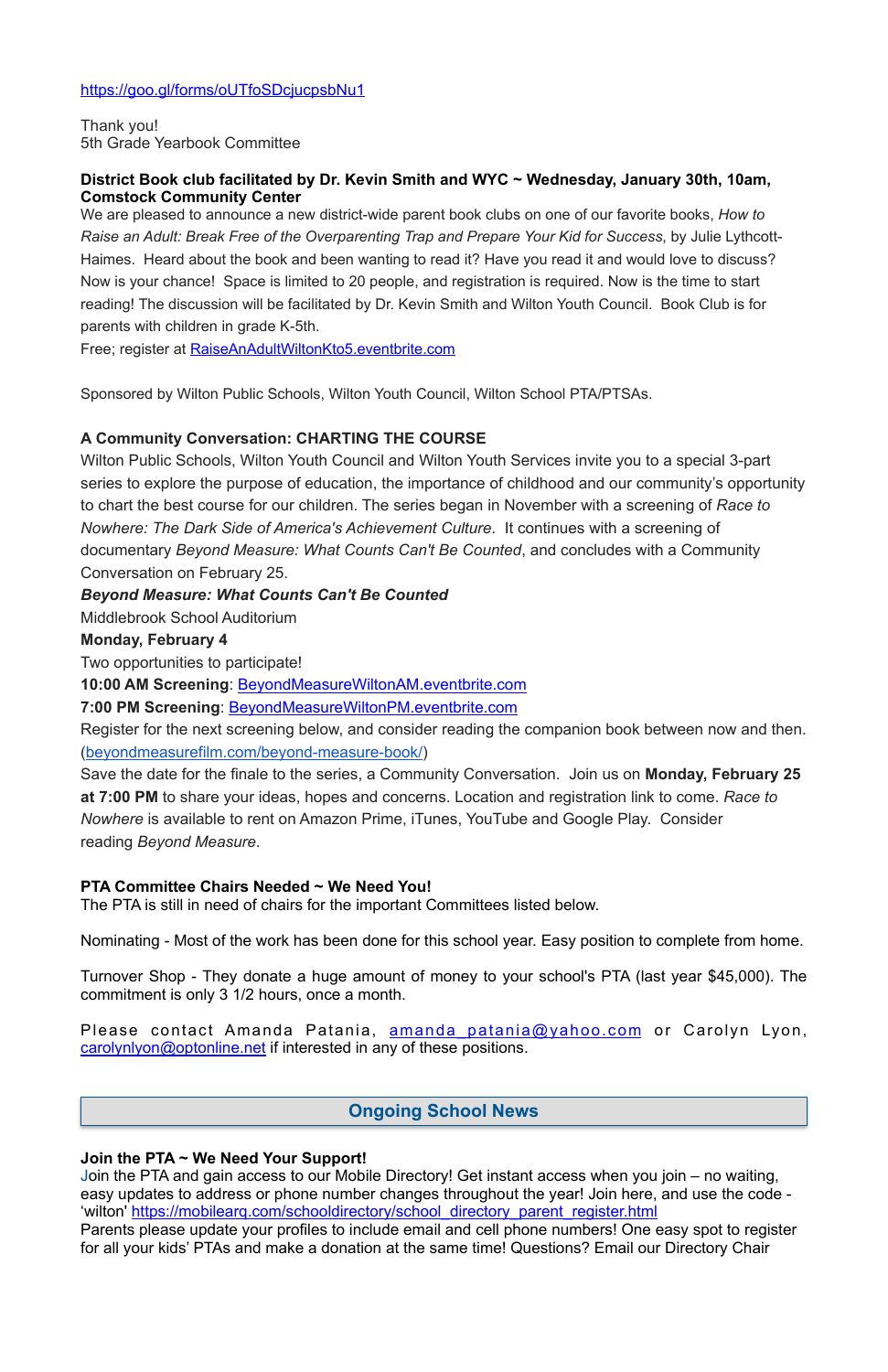Jennifer Wulff [jen@presto.org](mailto:jen@presto.org) (Please add support@mobilearg.com to your address book to ensure delivery of the confirmation email with temporary auto-login link.)

# **CM Participating in Crayola ColorCycle Program**

Spirit Wear (also known as House shirts) can be purchased at any time throughout the year on the Cider Mill PTA site: cidermillpta.org, Your order will be delivered to your student's class within two days.

Cider Mill is now participating in Crayola's ColorCycle program. All you need to do is bring in your used/ dried markers, dry erase markers and highlighters (all brands will be accepted) to school and drop them off in the collection box by the art rooms or in the LLC. We ship them off to Crayola where they recycle them.

## **Get Your CM Spiritwear**

The PTA has a group on Facebook called Cider Mill Parent Community. It is a place where the PTA can communicate to parents, and also where parents can communicate with one another. Please check it out by clicking here: [Cider Mill Parent Community](https://www.facebook.com/groups/1168962513117647/)

## **Cider Mill School Store**

We are looking for parent volunteers to work in the Cider Mill School Store! The School Store is open during lunch on Mondays, Wednesdays, and Fridays. If you're interested in helping out, please email [CiderMillSchoolStore@gmail.com](mailto:CiderMillSchoolStore@gmail.com) to get onto our email volunteer list and to find out how to sign up for shifts throughout the school year!

## **Find Us on Facebook!**

- Use your registered Stop & Shop Card each time you shop at Stop & Shop, and you will earn CASH for our school. You can track the number of points you are earning for our school by checking your grocery receipt.
- At the end of each month, your points are calculated and converted to CASH rewards for our school. These CASH rewards are updated monthly on the Giant A+ website beginning in November.
- After the last day of the 2018 program, these same conversions are performed and the final school account total is posted.
- Our school will receive one CASH awards check at the end of the program and can use this cash for any of our educational needs.

There are two L&F locations in Cider Mill. One is at the doorway where you go to the playground, on the high school side (Cannondale). The other is by the front door on the far side of the bus loop (Kent). You or your child can check these locations for lost items. At the end of each season, the unclaimed items are donated to the Turnover Shop with proceeds going to the Cider Mill PTA. Contact Amanda Mitchell with questions, at [amandaNmitchell@gmail.com](mailto:amandaNmitchell@gmail.com).

# **Stop and Shop Rewards Program**

Collect box tops to help Cider Mill raise money! Be sure to collect your box tops and submit them to your class teacher. Visit <http://www.boxtops4education.com/> to learn more about the program. Contact Box Top Chair, Heather Mroz at [heathermm@optonline.net](mailto:heathermm@optonline.net) if you have any questions.

CIDER MILL SCHOOL – (**ID#: 40341**) has the opportunity to participate and earn CASH from A+ School Rewards, a great fundraising program run through our local Stop & Shop!

# **To participate:**

Visit <http://www.stopandshop.com/aplus> and scroll down to the center of the page to select REGISTER YOUR CARD from the red box on the right marked FOR CUSTOMERS

# **To earn points:**

# **Lost and Found ~ Cider Mill**

# **Box Tops**

**Mindful Parenting: How to Make It Out in One Piece with Tracey Masella, LCSW**  Tuesday,January 15, 2019 10:00 AM -11:30 AM @ Wilton Library, 137 Old Ridgefield Road, Wilton Free; registration recommended - [www.wiltonlibrary.org](http://www.wiltonlibrary.org/) or 203-762-6334 7:00 PM - 8:30 PM @ Weston Library, 56 Norfield Road, Weston Free; registration recommended - [www.westonpubliclibrary.org](http://www.westonpubliclibrary.org/), click on Calendar

# **Community News**